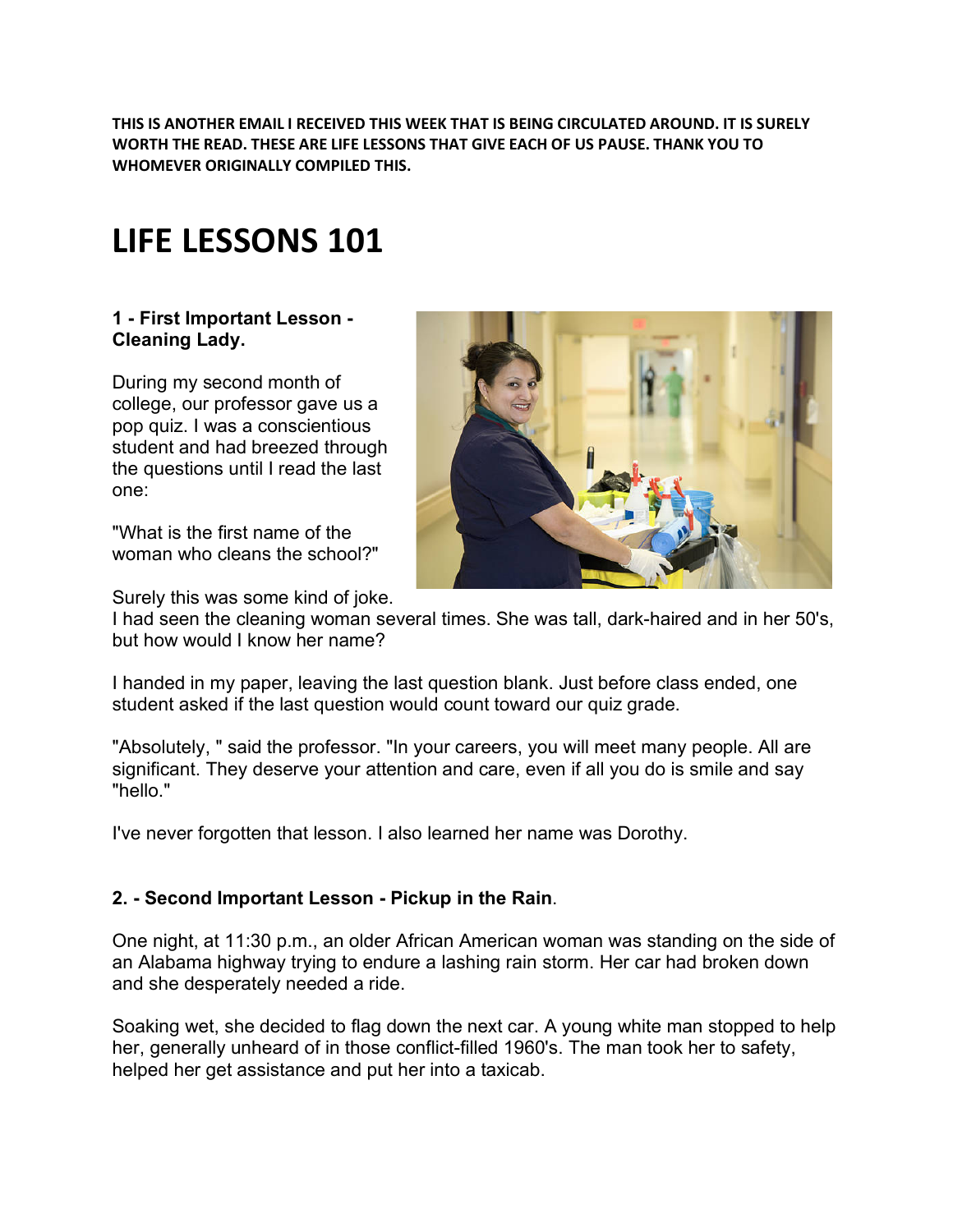She seemed to be in a big hurry but wrote down his address and thanked him. Seven days went by and a knock came on the man's door. To his surprise, a giant console color TV was delivered to his home.

A special note was attached. It read:

"Thank you so much for assisting me on the highway the other night. The rain drenched not only my clothes, but also my spirits. Then you came along. Because of you, I was able to make it to my dying husband's' bedside just before he passed away. God bless you for helping me and unselfishly serving others."

Sincerely,

Mrs Nat King Cole

### **3 - Third Important Lesson - Always remember those Who serve.**

In the days when an ice cream sundae cost much less, a 10-year-old boy entered a hotel coffee shop and sat at a table. A waitress put a glass of water in front of him.

"How much is an ice cream sundae?" he asked.

"Fifty cents," replied the waitress.

The little boy pulled his hand out of his pocket and studied the coins in it.

"Well, how much is a plain dish of ice cream?" he inquired.

By now more people were waiting for a table and the waitress was growing impatient. "Thirty-five cents," she brusquely replied.

The little boy again counted his coins. "I'll have the plain ice cream," he said.

The waitress brought the ice cream, put the bill on the table and walked away. The boy finished the ice cream, paid the cashier and left. When the waitress came back, she began to cry as she wiped down the table. There, placed neatly beside the empty dish, were two nickels and five pennies.

You see, he couldn't have the sundae, because he had to have enough left to leave her a tip.

**4 - Fourth Important Lesson. - The obstacle in Our Path.**